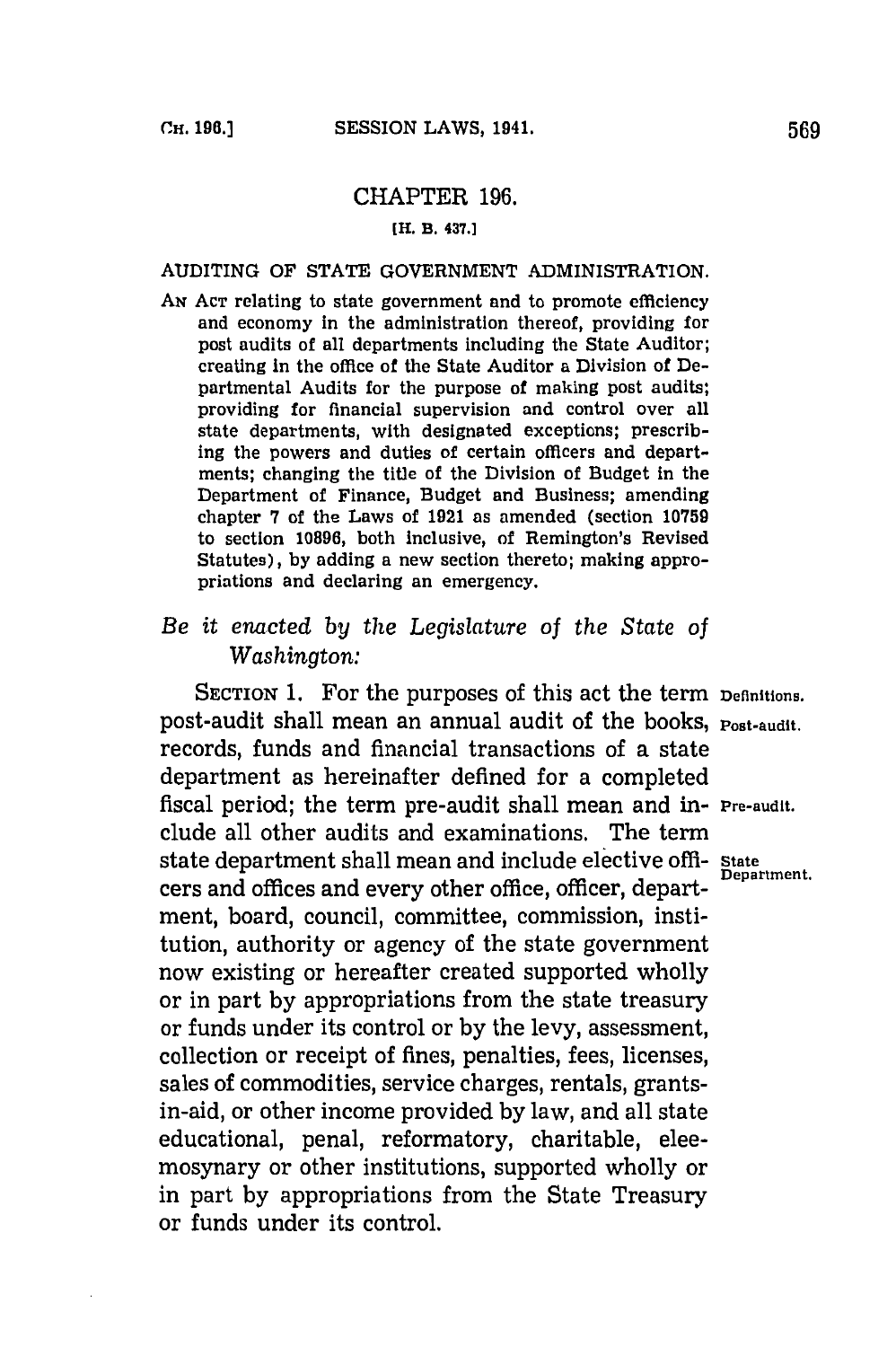# [CH. **196. 570 SESSION** LAWS, 1941.

Division of SEC. 2. There is hereby created in the office of the pepartment.<br> **Begins** State Auditor a division to be known and designated State Auditor a division to be known and designated as the Division of Departmental Audits. The State Auditor shall have the power to appoint and deputize **Chief** an assistant to be known as the Chief Examiner, who shall have charge and supervision of the Division of Departmental Audits, and shall have power, with the approval of the State Auditor, to appoint and employ Assistants. such state examiners and clerical assistants as may be necessary to carry out the duties of this division.

**Duty of** SEC. 3. It shall be the duty of the State Auditor through the Division of Departmental Audits, to **Make annual** make a post-audit of every state department as herein defined, at least once each year. A report of **Report.** each such post-audit upon completion thereof, shall be made in quintuplicate and one copy shall be trans-Copy to state mitted to the Governor, one copy transmitted to the officials. Supervisor of the Division of Budget, Accounts and Control, one copy transmitted to the Attorney General, one copy transmitted to the state department audited, and one copy kept on file in the office of the State Auditor.

 $\cdot$ 

**Appropria- SEC.** 4. The expenses incurred in making the **tion.** post-audits required in this act shall be paid from an appropriation from the general fund provided **by** law for that purpose.

**Authority of SEC. 5.** The State Auditor, and the Chief Ex- **Auditor.** aminer and every State Examiner of the Division of Departmental Audits shall, for the purpose of making the post-audits required in this act, have the **Compulsory** power to issue subpoenas and compulsory process **process,** and to direct the service thereof **by** any Constable or Sheriff to compel the attendance of witnesses and the production of books and papers before him at any designated time and place, and to administer oaths. Where any person summoned to appear before the person making such post-audit and to give testimony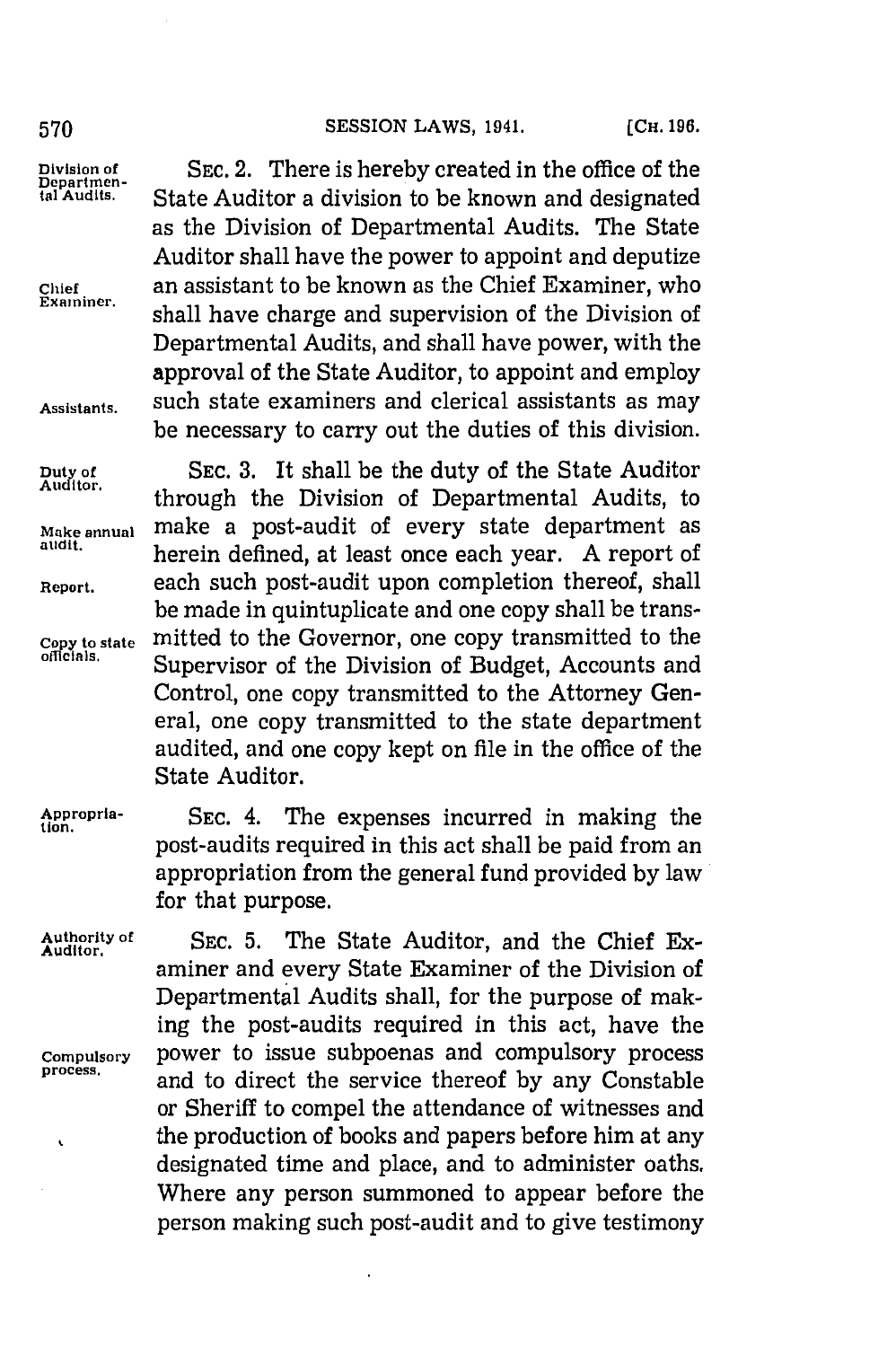shall neglect or refuse to appear, or shall neglect or Superior refuse to answer any question that may be put to **upon** refusal him touching any matter under audit, or to produce **by witness**. any books or papers required, the person making such audit shall apply to a Superior Court Judge of the county where the hearing arose to issue a subpoena for the appearance of such person before him; and it shall be the duty of such Superior Court Judge to order the issuing of such subpoenas for the appearance of such person forthwith before him to give testimony; and if any person so summoned shall fail to appear, or appearing shall refuse to testify or to produce any books or papers required, he shall be subject to like proceedings and penalties for contempt as witnesses in actions pending in the Superior Court. Willful false swearing in any such examina- **Perjury**. tion for audit shall be perjury and shall be punishable as such. If any audit discloses malfeasance, misfeasance or nonfeasance in office on the part of any public officer or employee, within thirty days from the receipt of such copy of said report it shall be the duty of the Attorney General and he is hereby Attorney authorized to institute and prosecute without delay **prosecute**<br>in the wave a contract problem in the structure for mal**for mal-** in the proper county, such legal action as is proper **feasance.** in the premises **by** civil process and promptly and efficiently prosecute the same to final determination to carry into effect the findings of such post-audit. Before or after such legal action is commenced, it shall be unlawful for any state department or the responsible head thereof, to make a settlement or compromise of any claim arising out of such malfeasance, misfeasance or nonfeasance or any action commenced therefor, or for any court to enter up any compromise or settlement of such action without the **Compromise** written approval and consent of the Attorney Gen- must be must be approved by eral and the State Auditor. **General** 

**SEC. 6.** The Governor may from time to time, in his discretion provide for a post-audit of the books,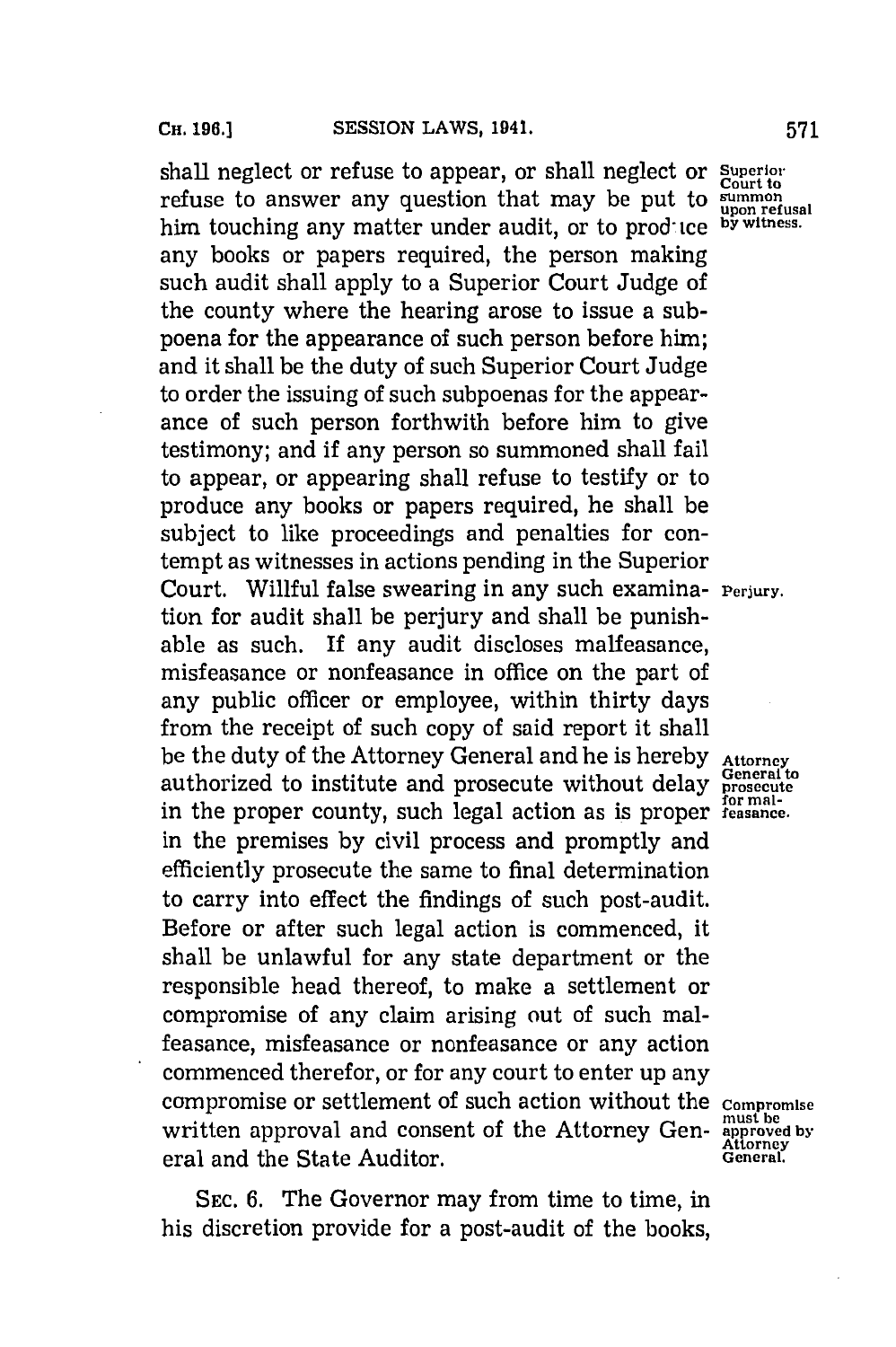### **572 SESSION** LAWS, 1941. **[CH. 196.**

**Governor<br>may provide<br>for audit of** 

**Governor** accounts and records of the State Auditor, and the for audit of funds under his control, such audit to be made either **account, by** independent qualified public accountants or the Division of Budget, Accounts and Control, as he may determine. The expense of making such audit shall be paid from appropriations made therefor from the general fund.

**Division of SEC. 7.** From and after the effective date of this **Budget** act, the Division of Budget in the Department of Finance, Budget and Business shall be known and designated as the Division of Budget, Accounts and Control and shall have all the powers and duties imposed **by** law upon the Division of Budget, except the power and duty of making post-audits of state departments herein transferred to the Division of Departmental Audits in the office of the State Auditor, and shall have the power and duty of preaudit hereinafter provided for and such other powers and duties as may be provided **by** law.

**Appropria- SEC. 8.** The total of each appropriation out of the **tion** State Treasury or funds under its control for any state department as herein defined, shall be considered the maximum amount necessary to meet the requirements of any such state department for the purposes covered **by** such appropriation during the designated biennium. The making of expenditures or the incurring of obligations under any appropriation or from any fund under the control of any such **Powers of** state department, shall be subject to the powers hereinafter granted to the Governor to control and revise expenditures and obligations under appropriations. The Governor, in the exercise of his duties under the constitution as the chief executive officer of the state, shall, subject to the limitations hereinafter provided, have and maintain direct and effective financial control and supervision over ail state departments as herein defined, except the legislature, the judiciary, the elective state officers and the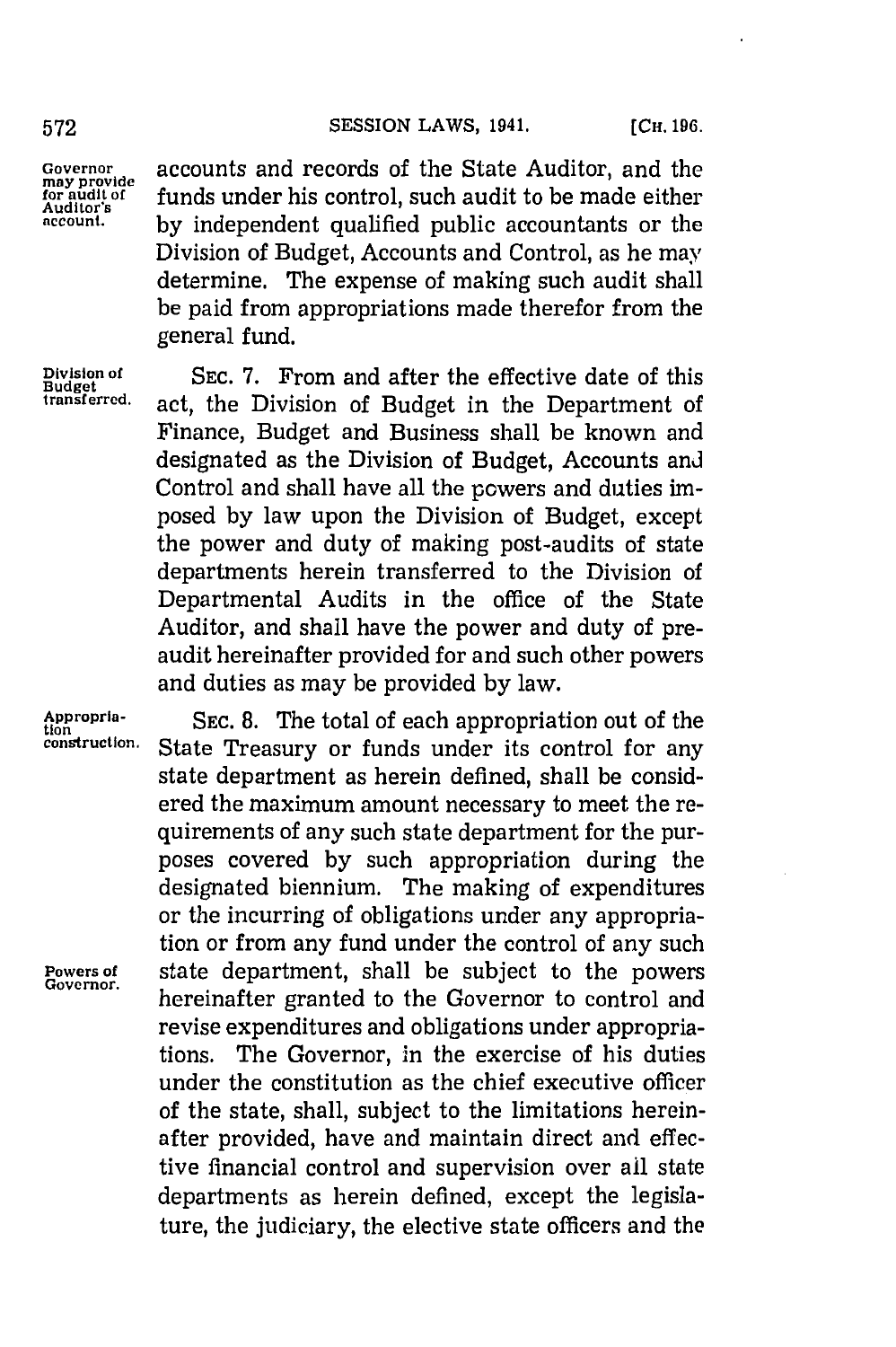# **CH. 196.] SESSION LAWS, 1941. 573**

state institutions of higher education hereinafter **Purpose.** specifically mentioned, for the purpose of promoting efficient and economical administration of the affairs of this state.

SEC. 9. No appropriation for any state depart- **Pepartments** ment except the legislature, the elective state offi- equarterly. cers and the judiciary, shall become available for disbursement until the responsible head of such state department has submitted in quadruplicate, to the Supervisor of the Division of Budget, Accounts and Control, hereinafter designated as the Supervisor of **Supervisor** Budget, quarterly estimates of the amount required for each proposed object or purpose of expenditure to be made during the ensuing quarter of the fiscal year, and until such estimates shall have been ap- **Approval of** proved **by** the Governor. Supplemental estimates **necessary.** may be submitted at any time, requesting additional allowances or revisions of approved current allow- **Additional** ances, when necessitated **by** unforeseeable condi- **allowances.** tions. The Supervisor of Budget shall examine each **Duties of** such estimate or supplemental estimate to determine whether appropriations are available therefor, **Examination** of estimates. whether the proposed expenditures are lawful, whether such expenditures can be made without the probability of exhausting such appropriations before the end of the appropriation period and whether there will be sufficient revenue available to meet such contemplated expenditures. The Supervisor of Budget shall make a written report of his findings **Report.** and recommendations and immediately transmit the same together with such estimates and supplemental estimates, if any, to the Governor. The Governor may approve such estimates and supplemental esti- Approval. mates in whole or in part and he shall endorse his action thereon and transmit one copy to the State Auditor, one copy to the forwarding state depart- **copy to Auditor.** ment, one copy to the Supervisor of Budget and retain one copy on -file in his office: *Provided.* That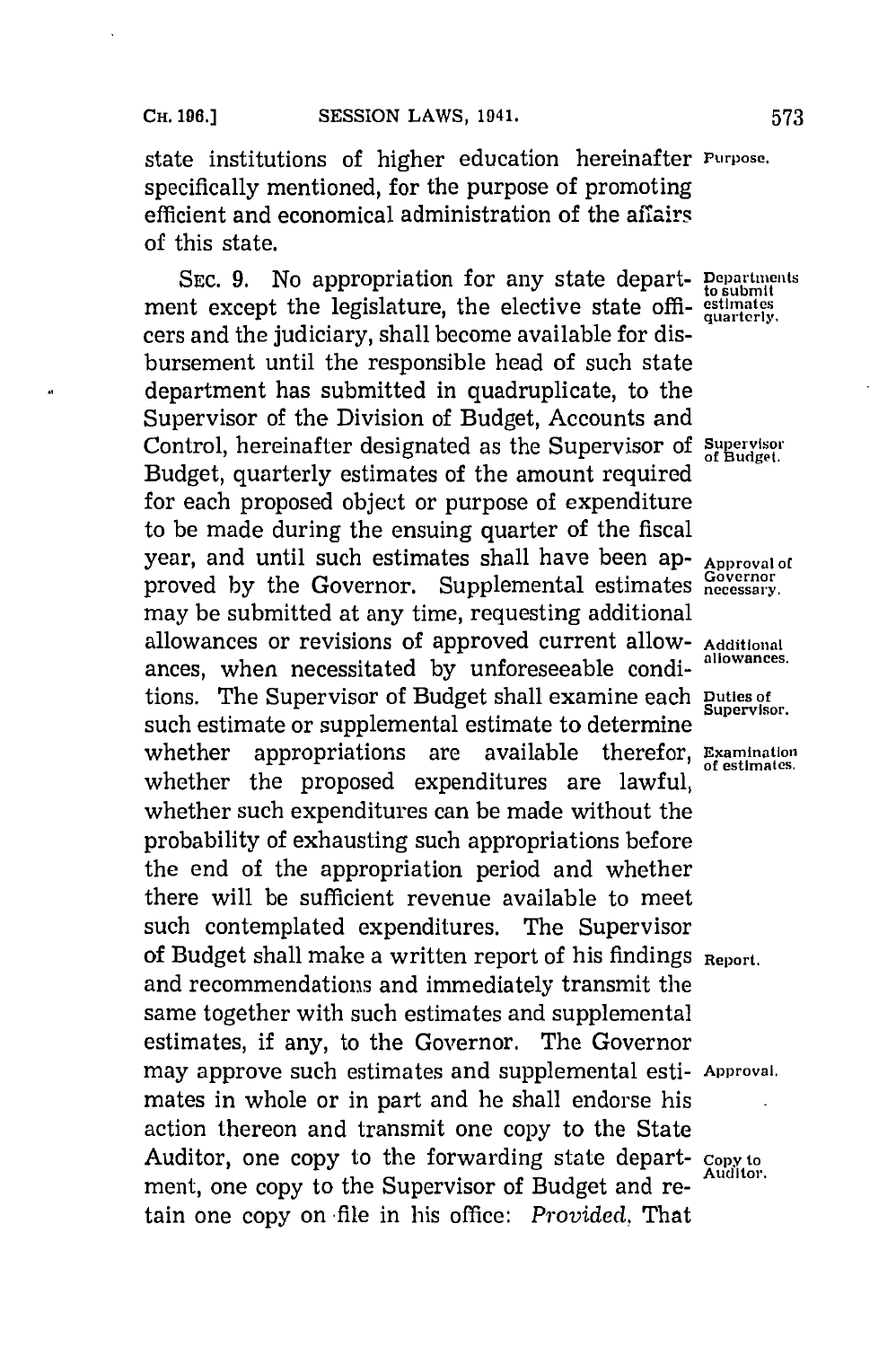**Except ions,** the quarterly or supplemental estimates submitted **by** the University of Washington, the Washington State College, the Central Washington College of **No revision** Education, the Eastern Washington College of Edu**for schools,** cation and the Western Washington College of Education, shall not be subject to revision **by** the Governor. It shall be unlawful for any state department **Department or any officer or employee thereof, or any disbursing** not to exceed **officer**, to incur any indebtedness or financial obligaofficer, to incur any indebtedness or financial obligation or to make any expenditures in excess of the quarterly allotment or supplemental allotment approved **by** the Governor as herein required.

**Method of SEC. 10.** In passing upon estimates to be sub- **determining** mitted under this act the Governor may take into consideration among other relevant facts the amount of the appropriation for the state department for the biennium and the unencumbered balance remaining; the reasonable needs of such state department during the fiscal quarter for ordinary operating purposes; and need, if any, for extraordinary or non-recurring purposes; the objects or purposes of the proposed expenditures and whether or not they are within the scope of the legislative appropriation; and the probability of failure of revenue in the fund against which the appropriation is made. This section shall not be construed to prevent the payment of principal and interest on the state's bonded indebtedness in the manner provided **by** law.

Supervisor SEC. 11. The Supervisor of Budget shall provide to keep *accuns.* for the keeping of such appropriation accounts and for the installation and maintenance of such accounting systems and methods as may be necessary to prevent the making of expenditures or the incurring of obligations in excess of the approved allotments or supplemental allotments herein provided, and no **Warrants for warrant for any expenditure chargeable against any expenditures.** such allotment or supplemental allotment shall be drawn or paid from the State Treasury or funds un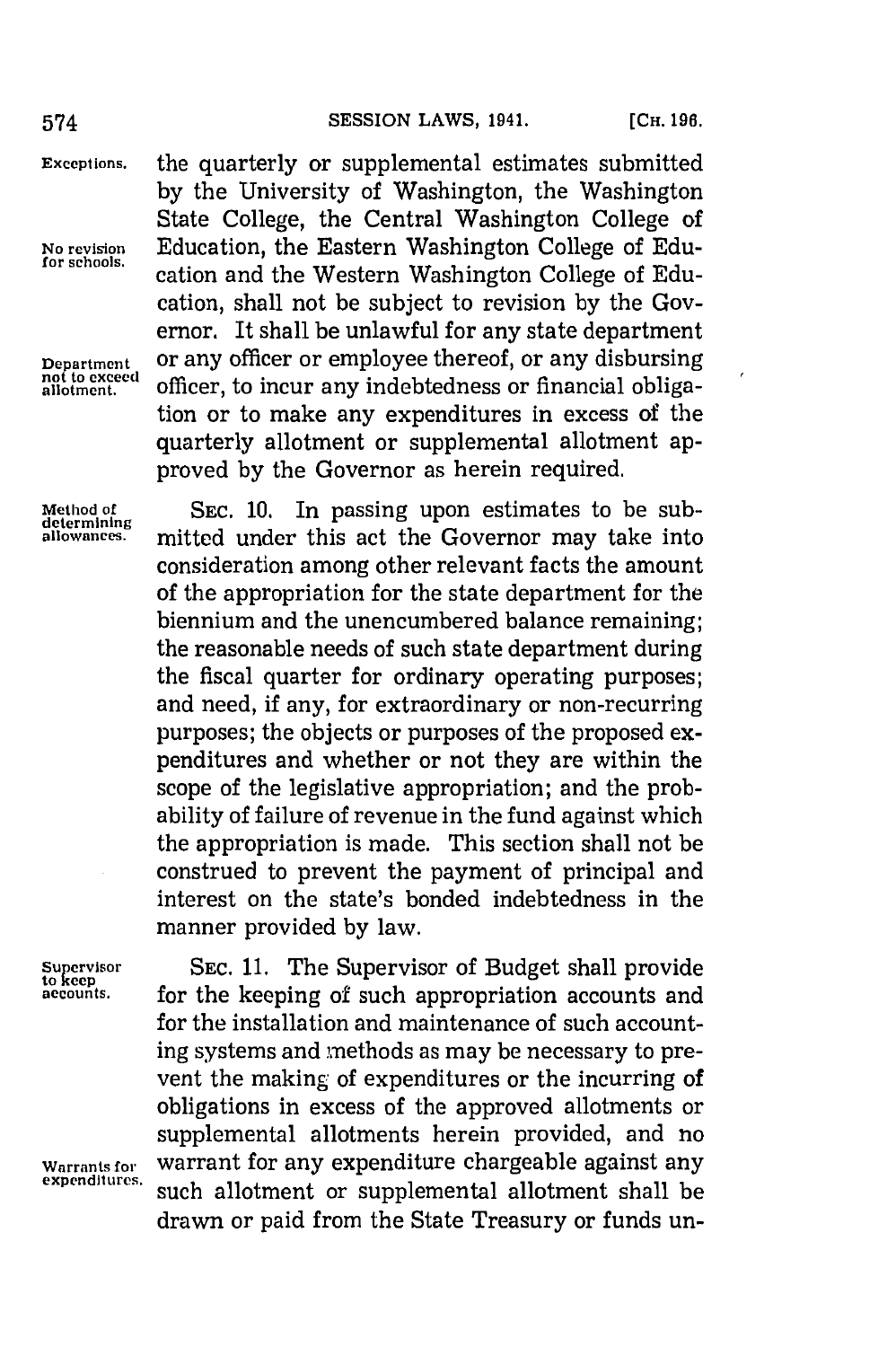der its control unless the voucher or other authority **Not to be** therefor shall have endorsed thereon, a certificate by authorized the Supervisor of Budget that such proposed expenditure is for an item authorized **by** an approved allot.nent or supplemental allotment.

**SEC.** 12. That chapter **7** of the Laws of **1921** as **Amendment** amended (section 10759 to section 10896, inclusive, of Remington's Revised Statutes) is hereby amended **by** adding thereto a new section to be known as section 37a and to read as follows:

Section 37a. Before any requisition or estimate for the purchase of materials or supplies shall be **Examination** acted upon **by** the Division of Purchasing such **lions.** requisition or estimate shall be referred to the Supervisor of Budget for investigation (a) as to the condi- **method.** tion of the allotment for the state department submitting such requisition or estimate, **(b)** as to whether such proposed expenditure has been authorized **by** an approved allotment or supplemental allotment to such department and (c) as to whether the amount of such proposed expenditure will cause the allotment or supplemental allotment, if any, to be exceeded. **If** the Supervisor of Budget finds that any such proposed expenditure is not in accord with any approved allotment for such department he shall endorse his findings upon such voucher or estimate and the same shall forthwith be returned to the forwarding state department.

**SEC. 13.** The Governor, through the Division **of Govenor to require** Budget, Accounts and Control, is authorized to re- **records** by quire all state departments subject to the provisions of this act to keep such records and accounts as shall be necessary for the administration of this act and he is further authorized, in his discretion, to maintain one or more employees in any such state department to carry out the purposes of this act. Through the Division of Budget, Accounts and Control he may **May make** make and promulgate such rules and regulations as <sup>rules.</sup>